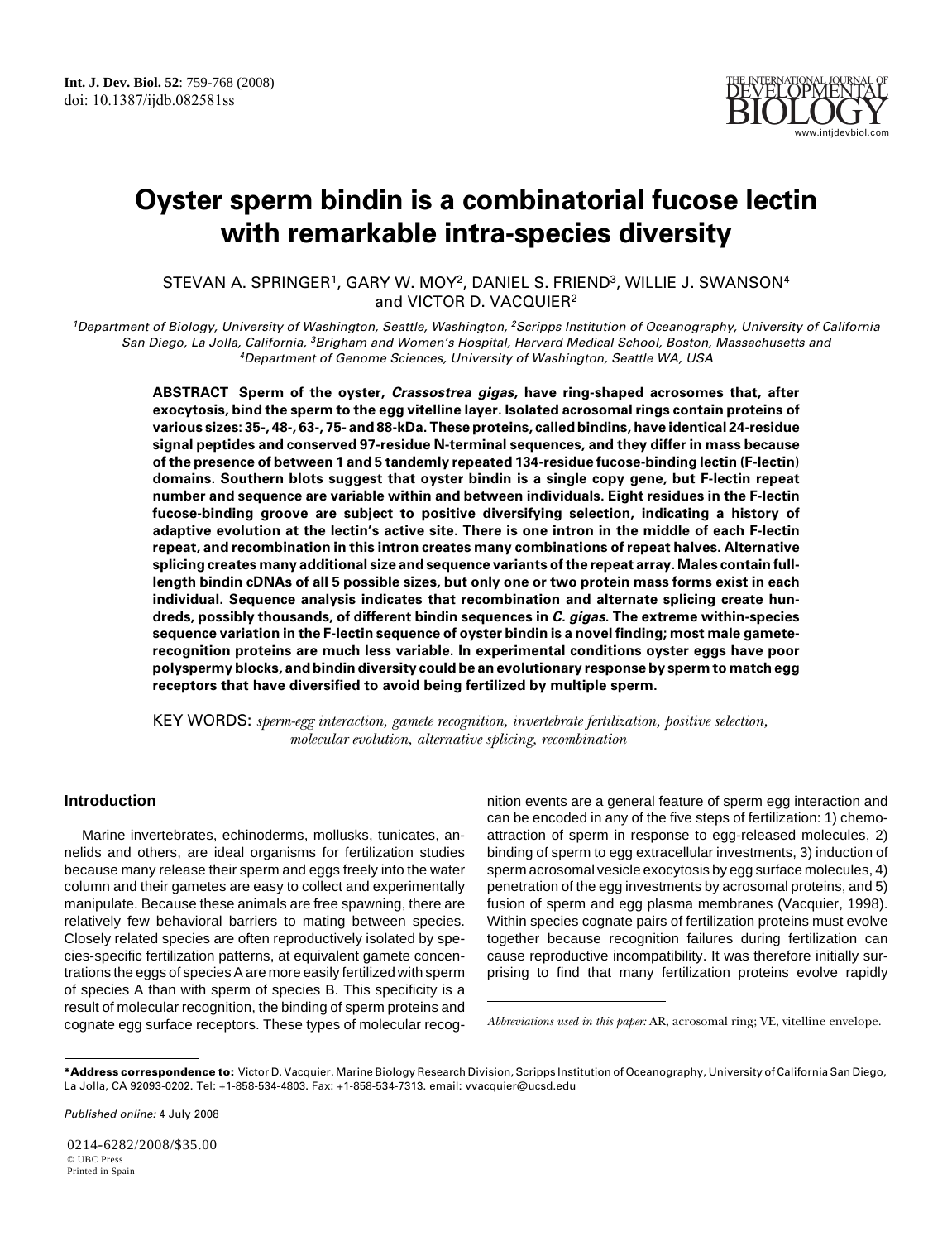(Swanson and Vacquier, 2002). This rapid divergence could alter patterns of mate-choice within species and ultimately cause the evolution of sperm-egg incompatibility between species. These are important areas of inquiry because the simple nature of gamete recognition systems may allow us to answer questions about the process of speciation and adaptation that are not tractable in more complex systems. (Palumbi 1992).

Molecular recognition events at fertilization have been intensively studied in sea urchins and abalone, and studies of other externally fertilizing marine invertebrates are now taking form. In sea urchins, sperm egg recognition is controlled by bindin, a protein released from the acrosomal vesicle (Vacquier, et al., 1995; see article by Zigler in this issue), and EBR1, a large egg surface glycoprotein (Kamei and Glabe, 2003). Bindins from tropical sea urchins of the genus *Echinometra* mediate the species-specific attachment and fusion of sperm to egg (Glabe and Vacquier, 1977, Landry et al., 2003, McCartney and Lessios, 2004, Metz and Palumbi, 1996, Metz et al., 1994, Palumbi and Metz, 1991). Sea urchin species each have their own particular bindin sequence, and bindin is sometimes polymorphic within species (Biermann, 1998, Metz et al., 1998a, Zigler and Lessios, 2003a, Zigler and Lessios, 2003b, Zigler and Lessios 2004, Zigler et al., 2005). In abalone (*Haliotis*), sperm gain entry to the egg by releasing an acrosomal protein (lysin) that makes a hole in the egg vitelline envelope (VE) by a species-specific, non-enzymatic mechanism (Kresge et al., 2001). Lysin binds to VERL the VE receptor for lysin (Galindo et al., 2003, Swanson and Vacquier, 1997, 1998). Another abalone sperm acrosomal protein (sp18) fuses the sperm and egg membranes by binding an unknown receptor (Swanson and Vacquier, 1995a, 1995b). The sequences of both of these abalone sperm proteins are subject to strong divergent selection between species, but both are nearly mono-



**Fig. 1. Transmission electron micrograph, longitudinal thin section, of the head of a Crassostrea gigas spermatozoon.** Note the disk-shaped acrosome vesicle (A), the chromatin (C) and the mitochondrion (M).

morphic within species (Metz et al., 1998b). In Mytilus blue mussels, sperm acrosomal lysins dissolve the mussel egg VE (Takagi et al., 1994). One of these proteins, Lysin-M7, evolves rapidly and is subject to positive selection between species (Riginos and McDonald, 2003) and within M. galloprovincialis (Riginos et al., 2006, Springer and Crespi, 2007). Although there are species-specific sequence differences in these sea urchin, abalone and mussel sperm proteins, the number of different sequences within a species is small. One abalone species has a duplicated lysin gene (Clark et al., 2007), and Mytilus has three related lysin genes (Takagi et al., 1994), but genes coding for sperm acrosomal proteins are typically single copy with alleles that can be distinguished by PCR.

In contrast, sperm bindin of the commercial oyster *Crassostrea* gigas has remarkable sequence variation within individuals and within the species. The use of the word "bindin" for both sea urchin and oyster sperm acrosomal proteins relates only to their role in adhering sperm to eggs, there is no ancestral relationship between the bindin genes of these two groups. Oyster bindin is subject to combinatorial mechanisms, recombination and alternative splicing, that create remarkable protein sequence variation. Within C. gigas, there are hundreds, potentially thousands, of different sequences of the bindin protein. In this article, we review our work on the diversity of oyster sperm bindin and its role in fertilization.

# **Oyster fertilization**

Crassostrea gigas do not have testes as distinct organs. Spermatocyte stem cells proliferate and differentiate in response to warm water and ample nutrition, and when the shells are opened the mass of sperm can be scraped away from the internal organs and dispersed in seawater. The ultrastructure of fertilization is conserved across many of the bivalve species that have been studied (Hylander and Summers, 1977, Togo and Morisawa, 1999). Transmission electron micrographs of oocytes show that a vitelline envelope (VE) adheres to the oocyte plasma membrane. Microvilli extend from the oocyte surface through the VE, their tips covered with fibrous material. Oyster sperm have a round head containing a ring-shaped acrosomal vesicle about 1 µm in diameter (Fig. 1). When the acrosome undergoes exocytosis, a ring of adhesive bindin protein is exposed that attaches the sperm to the tips of egg microvilli protruding through the VE. The finger-like acrosomal process extends by actin polymerization through the ring of bindin, and the newly exposed sperm plasma membrane covering the acrosomal process then fuses with the oocyte membrane.

## **Isolation of acrosomal rings of bindin**

The methods presented here are a summary of those described by Brandriff et al. (1978) and Moy et al. (2008). Sperm are obtained and washed into filtered seawater (containing 10 mM MES, pH 6.0; MES-SW) by sedimentation at 1,000 xg (15 min) and resuspension with a spatula in fresh 25-100 vol MES-SW (all procedures are at 4°C). The last wash contains 0.2 mg/ml soybean trypsin inhibitor (SBTI) and 5 mM benzamidine to block serine proteases. Between 1 and 5 ml of packed, washed sperm are resuspended in lysing medium (10 mM sodium acetate, 10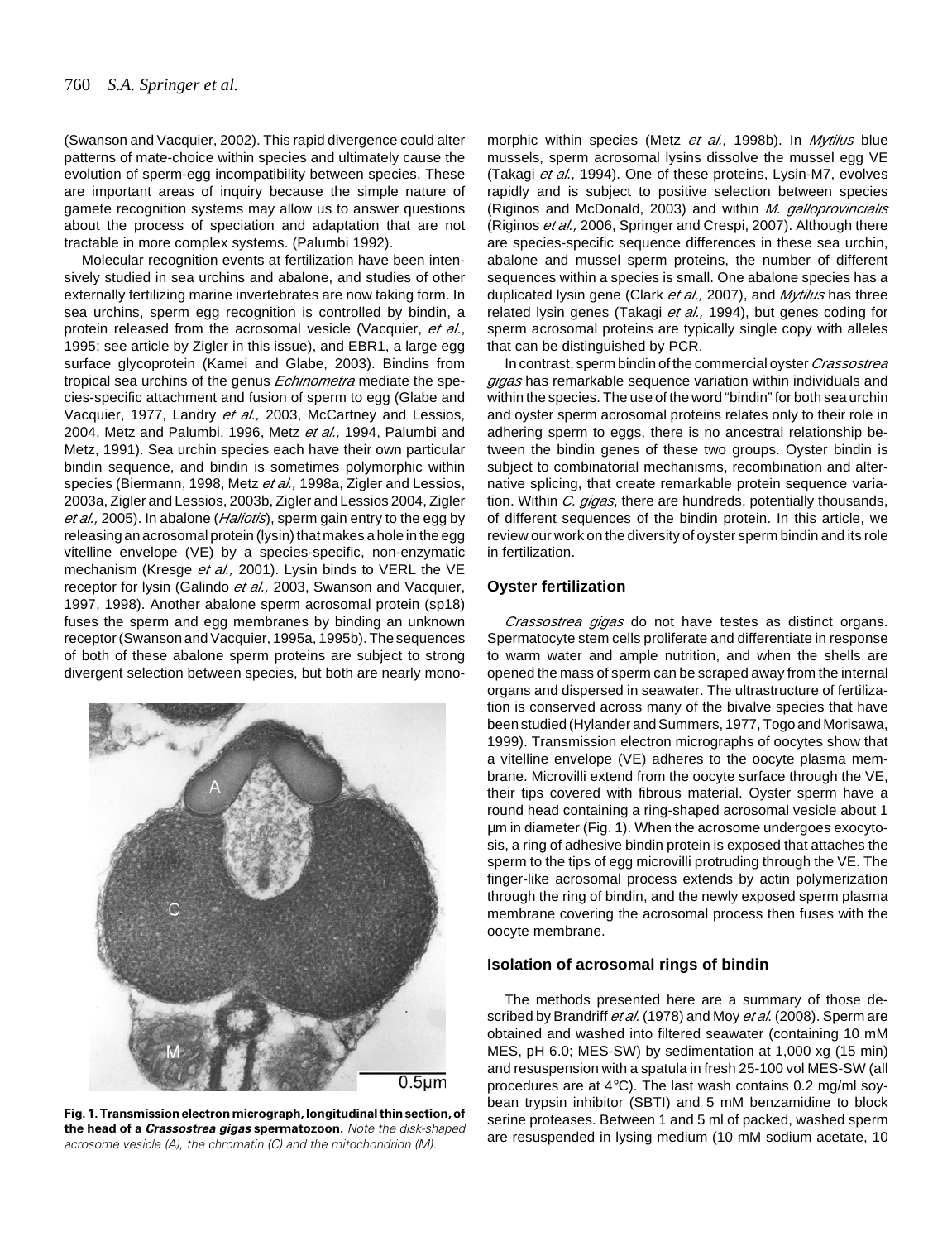



mM benzamidine, 0.2 mg/ml SBTI, 10 mM MES, pH 6.0) by hand stirring with a spatula. Then, while vigorously stirring, a 10% w/v solution of sodium lauryl sarkosyl is added to a final concentration of 0.5%. The sperm suspension gels when the detergent releases the nuclear DNA. The DNA gel is degraded by homogenization in a Waring Blender, or by a glass ball homogenizer. The low viscosity homogenate is then centrifuged 26,000 xg for 60 min. The pellet of acrosomal rings (AR) is resuspended in fresh lysing buffer with 0.5% sarkosyl and rehomogenized with a 10 ml glass ball tissue grinder. To solubilize the molluscan "sperm nuclear basic protein" of 34-kDa (Eirin-Lopez et al., 2006) away from the insoluble AR, the AR pellet is extracted with 25-100 vol lysing buffer containing 0.6 M KCl without sarkosyl. The isolated AR are then resedimented and resuspended in fresh lysing buffer without sarkosyl and phase contrast microscopy performed at ~1200 x magnification. The isolated AR appear as rings when viewed by phase contrast or transmission electron microscopy (Fig. 2; The preparation for electron microscopy is described in Brandriff et al., 1978).

Early work showed that isolated AR agglutinate unfertilized oocytes (Brandriff et al., 1978). Digestion of oocytes with trypsin, followed by inhibition of the enzyme with SBTI, and removal of the digested oocytes, yielded a glycopeptide digest of the egg surface. Preincubation of isolated AR with this digest destroyed the ability of the AR to agglutinate oocytes, suggesting that the AR acted in a lectin-like manner by binding to carbohydrate residues on oocyte surface glycoproteins. Chemical analysis indicated that the AR were as much as 16% carbohydrate by dry weight, indicating that oyster bindin was probably itself a glycoprotein (Brandriff et al., 1978).

## **Mass variation in oyster bindin**

SDS-polyacrylamide gel electrophoresis of the proteins contained in isolated AR yielded surprising results. From any one male, AR are composed primarily of one or two Coomassie blue staining bands of 35-, 48-, 63-, 75-, or 88-kDa, but which of these proteins are present depends on the individual (Fig. 3). The most common are the 48- and 63-kDa proteins that had been previously found in oyster sperm AR by Brandriff et al. (1978). The least common are the 35- and 88-kDa proteins. Bands of the 63-kDa protein were excised from gels and inoculated into rabbits for antibody production by standard methods. The rabbit antiserum, and preimmune serum, was stored at –70°C as cell-free plasma. To show that the differences in relative molecular mass are not due to protease degradation during AR isolation, sperm from individual males were solubilized in 10% SDS at 100°C. Five bands migrating at 35-, 48-, 63-, 75- and 88-kDa reacted with the antibindin serum on western blots (Fig. 3). These antibindin reacting proteins differed from each other by approximately 12- 15-kDa. Preimmune serum did not react with any oyster sperm protein.

## **cDNA sequences of oyster sperm bindin**

Tens of milligrams of AR were isolated and the Coomassie blue staining bindin bands electro-transferred to PVDF membrane for amino acid sequencing. Three of these five AR proteins (48-, 63 and 88-kDa) were sequenced and found to have identical Nterminal amino acid sequences. Internal amino acid sequences of the 48-kDa band were obtained and oligonucleotide primers were designed. cDNA was synthesized from total RNA extracted from spermatogenic tissue of individual male oysters. Full-length bindin sequences were generated by 5' and 3' RACE, and primers were then designed to amplify the entire coding region of bindin. Standard PCR reactions were performed and the PCR products cloned. A total of 39 full-length bindin cDNA sequences were obtained from 16 males from 5 oyster culture facilities in: Oregon State (OR), Washington State (WA), Japan (JP), Brazil (BZ) and New Zealand (NZ) (Moy et al., 2008).

Sequencing these clones showed that oyster bindin contains



**Fig. 3. Oyster bindin protein mass variation.** Lanes A-F show a Coomassie blue stained 10% SDS-PAGE gel of isolated acrosomal rings. Each lane is a different individual male oyster with one or two different bindin alleles. The lanes are contaminated with the 34-kDa sperm major basic protein (Eirin-Lopez et al., 2006), which can be extracted with 0.6 M KCl from the acrosomal rings as shown in lane D. Lane F is acrosomal rings pooled from many males showing the 35-, 48-, 63-, 75- and 88-kDa bindins. Lanes G-L are Western immunoblots of whole sperm from individual males. The antibody was made against the 63-kDa bindin band purified by SDS-PAGE of isolated acrosomal rings. Preimmune serum from the same rabbit did not react with any oyster sperm protein. 50 µg protein per lane. Figure adapted from Moy et al., 2008.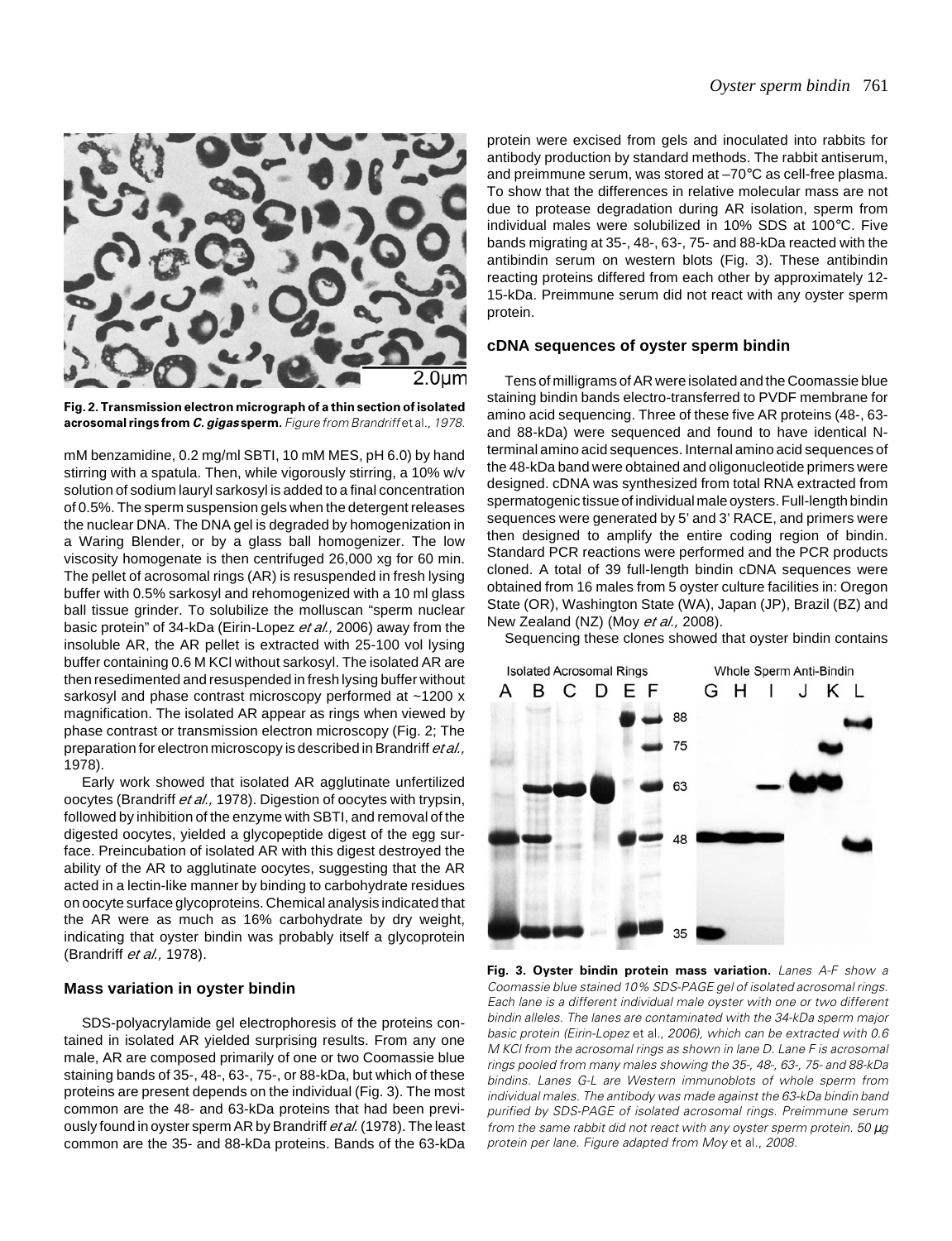a fucose-recognizing lectin domain (F-lectin) of 134 amino acids. The oyster sperm F-lectin is 45% similar to the F-lectin fold consensus sequence in the protein domain database (smart00607). Bindin proteins differ from each other because of the number of F-lectin domains they contain: mature bindin proteins with one F-lectin domain are 35-kDa, those with two

#### TABLE 1

#### **SIZE AND SEQUENCE VARIABILITY OF BINDIN cDNAS BY SAMPLING LOCATION**

| Population                                                       | <b>Individual Repeats</b> |                                                     | <b>cDNA</b>                                                                                                   |
|------------------------------------------------------------------|---------------------------|-----------------------------------------------------|---------------------------------------------------------------------------------------------------------------|
| Santa Catarina, Brazil<br>28:21:27S 48:52:27W                    | BR <sub>1</sub>           | 4<br>1                                              | 5'-BY-DY-DY-DZ-3'<br>$5' - BZ - 3'$                                                                           |
| Aomori, Japan                                                    | JP <sub>1</sub>           | $\overline{\mathbf{4}}$                             | 5'-CY-DY-DY-EZ-3'                                                                                             |
| 40:49:36N<br>140:45:38E                                          | JP <sub>2</sub>           | 5<br>5<br>$\overline{2}$                            | 5'-AX-DY-EY-EY-EZ-3'<br>5'-CY-CY-EY-EY-EZ-3'<br>5'-AX-EZ-3'                                                   |
| Hokkaido, Japan                                                  | JP3                       | 3                                                   | 5'-BY-BY-EZ-3'                                                                                                |
| 43:01:29N<br>144:50:33E                                          |                           | 1                                                   | $5' - BZ - 3'$                                                                                                |
|                                                                  | JP4                       | 3<br>$\overline{2}$<br>1<br>1                       | 5'-BY-BY-DZ-3'<br>5'-BY-CZ-3'<br>$5' - BZ - 3'$<br>5'-CZ-3'                                                   |
| Nelson, New Zealand<br>41:18:32S                                 | NZ <sub>1</sub>           | 3<br>1                                              | 5'-BY-BY-EZ-3'<br>5'-BZ-3'                                                                                    |
| 173:11:12E                                                       | NZ <sub>2</sub>           | 3<br>3<br>$\overline{2}$<br>1                       | 5'-CY-BY-EZ-3'<br>5'-CY-BY-EZ-3'<br>5'-AX-EZ-3'<br>$5'-EZ-3'$                                                 |
|                                                                  | NZ4                       | 3<br>3<br>3                                         | 5'-AX-CY-EZ-3'<br>5'-BY-BY-EZ-3'<br>5'-BY-CY-EZ-3'                                                            |
| Newport, Oregon                                                  | OR <sub>1</sub>           | $\overline{\mathbf{4}}$                             | 5'-AX-CY-EY-EZ-3'                                                                                             |
| <b>USA</b><br>44:37:25N<br>124:02:46W                            | OR <sub>3</sub>           | $\overline{\mathbf{4}}$<br>$\overline{2}$           | 5'-CY-DY-DY-EZ-3'<br>5'-AX-EZ-3'                                                                              |
|                                                                  | O <sub>R6</sub>           | $\overline{\mathbf{4}}$                             | 5'-CY-EY-EY-EZ-3'                                                                                             |
| Willapa Bay,<br><b>Washington USA</b><br>46:29:46N<br>124:01:59W | WA3                       | $\overline{\mathbf{4}}$<br>3<br>$\overline{2}$<br>1 | 5'-AX-CY-DY-EZ-3'<br>5'-DY-EY-EZ-3'<br>5'-DY-EZ-3'<br>5'-AZ-3'                                                |
|                                                                  | WA4                       | 5<br>5<br>4<br>3<br>$\overline{2}$<br>1             | 5'AX-CY-DY-DY-EZ-3'<br>5'-AY-DY-DY-EY-CZ-3'<br>5'-CY-DY-DY-EZ-3'<br>5'-CY-DY-EZ-3'<br>5'-DY-EZ-3'<br>5'-EZ-3' |
|                                                                  | <b>WA12</b>               | 3<br>$\overline{2}$<br>1                            | 5'-AX-CY-CZ-3'<br>5'-AY-DZ-3'<br>5'-CZ-3'                                                                     |
|                                                                  | <b>WA27</b>               | 3                                                   | 5'-AX-CY-CZ-3'                                                                                                |

 cDNA abbreviations: each set of two letters is one repeat, letters designate the sequence variability shown in Fig. 7. The intron where recombination occurs is between each two contiguous letters. Dashes separate repeats at the locations of alternative splicing.

#### TABLE 2

#### **PATTERNS OF ALTERNATE SPLICING AT THE BOUNDARIES OF F-LECTIN REPEATS**

|    | А         | в         | с        | D         |           |     |
|----|-----------|-----------|----------|-----------|-----------|-----|
| 5' | 13 (4.74) | 11 (6.20) | 10(8.02) | 3(7.65)   | 2(12.4)   | 39  |
| x  | 0(1.21)   | 0(1.59)   | 6(2.06)  | 1(1.96)   | 3(3.18)   | 10  |
| Υ  | 0(7.05)   | 6(9.21)   | 6(11.9)  | 17 (11.4) | 29 (18.4) | 58  |
|    | 13        | 17        | 22       | 21        | 34        | 107 |

Pairwise associations at the boundaries of F-lectin repeats. 5' is the N-terminal unique region. Clade definitions are shown in Fig. 7. Clade Z is always associated with the 3' UTR. Contingency table values are: observed (expected).

Chi-squared test (chi-square=61.0, df=8,p<0.001) and Fisher's exact contingency table test (p<0.001, sum of unusual tables p=0.000) indicate that repeats are not connected to one another at random.

domains are 48-kDa, three are 63-kDa, four are 75-kDa and five are 88-kDa (the calculated protein mass is 86,944 Da). The bindin sequences are deposited in GenBank under accession numbers EF219425-EF219429. The full-length sequence of a bindin cDNA with five tandem F-lectin domains is in Fig. 4. From amino- to carboxyl-terminus there is a 24 amino acid signal sequence (M1 to G24), followed by a mature N-terminus from A25 to Q122. BLAST searches show that the N-terminus sequence has no relationship to any known protein. In Fig. 4, the first F-lectin domain is from V123 to N260, other figures are numbered relative to the start of each F-Lectin repeat. Internal F-lectin repeats are separated by a spacer peptide of PGAK or PGAKGK. The last residue of the last F-lectin repeat (in Fig. 4, G808) is immediately followed by the stop codon. There is a 3'UTR of approximately 250 bases before the polyA+ tail. Presumably, this sperm lectin recognizes an egg surface glycoprotein receptor with exposed fucose residues and that this molecular affinity bonds the sperm to the egg.

## **Oyster bindin is a single copy gene**

Genomic DNA was isolated from seven diploid Oregon male Crassostrea gigas sperm cells. The DNA was digested with three restriction enzymes that do not cut within the cDNA. Southern blots were prepared by standard methods and hybridized with a radiophosphate-labeled probe to either the F-lectin repeat, or the 3'UTR (Moy et al., 2008). In all males, the 3'UTR probe hybridized to a maximum of two DNA fragments per individual, suggesting that bindin is a single copy gene (Fig. 5). The probe of the F-lectin repeat, hybridized to 4-10 DNA fragments. Of the seven diploid individuals no two had the identical pattern of hybridization with the repeat probe. This suggests that there is an intron within the F-lectin repeat containing restriction sites recognized by these three enzymes (Fig. 5). To be certain that gene rearrangement did not occur in the bindin gene in sperm, Southern blots were done on sperm, gill and mantle DNA from one male. The patterns of hybridization with these probes on these three DNAs were identical, showing that rearrangement of the bindin gene in spermatocytes does not occur (data not shown). We tentatively conclude that oyster bindin is a single copy gene containing 1 to 5 tandem F-lectin repeats in the genomic DNA.

# **Alternative splicing and size variation of oyster bindin cDNAs**

cDNA was synthesized from total RNA isolated from the spermatogenic cells of a single male. PCR with a forward primer located at the extreme 5' terminus and a reverse primer in the 3'UTR amplified the entire bindin cDNA. PCR products were TOPO cloned and minipreps made from individual colonies. Restriction analysis of these plasmids showed that each individual male contains multiple bindin cDNAs with between 1 and 5 F-lectin repeats (Fig. 6). The sequences of these plasmids confirm that a full bindin cDNA is present in each. The number of Flectin repeats in each genomic bindin allele is unknown, but sequence variation suggests one way for cDNAs with different numbers of repeats to be produced is by alternative splicing of the primary transcript (Table 1; repeats are labeled according to Fig. 7). In the 39 full-length cDNAs sequences that we have obtained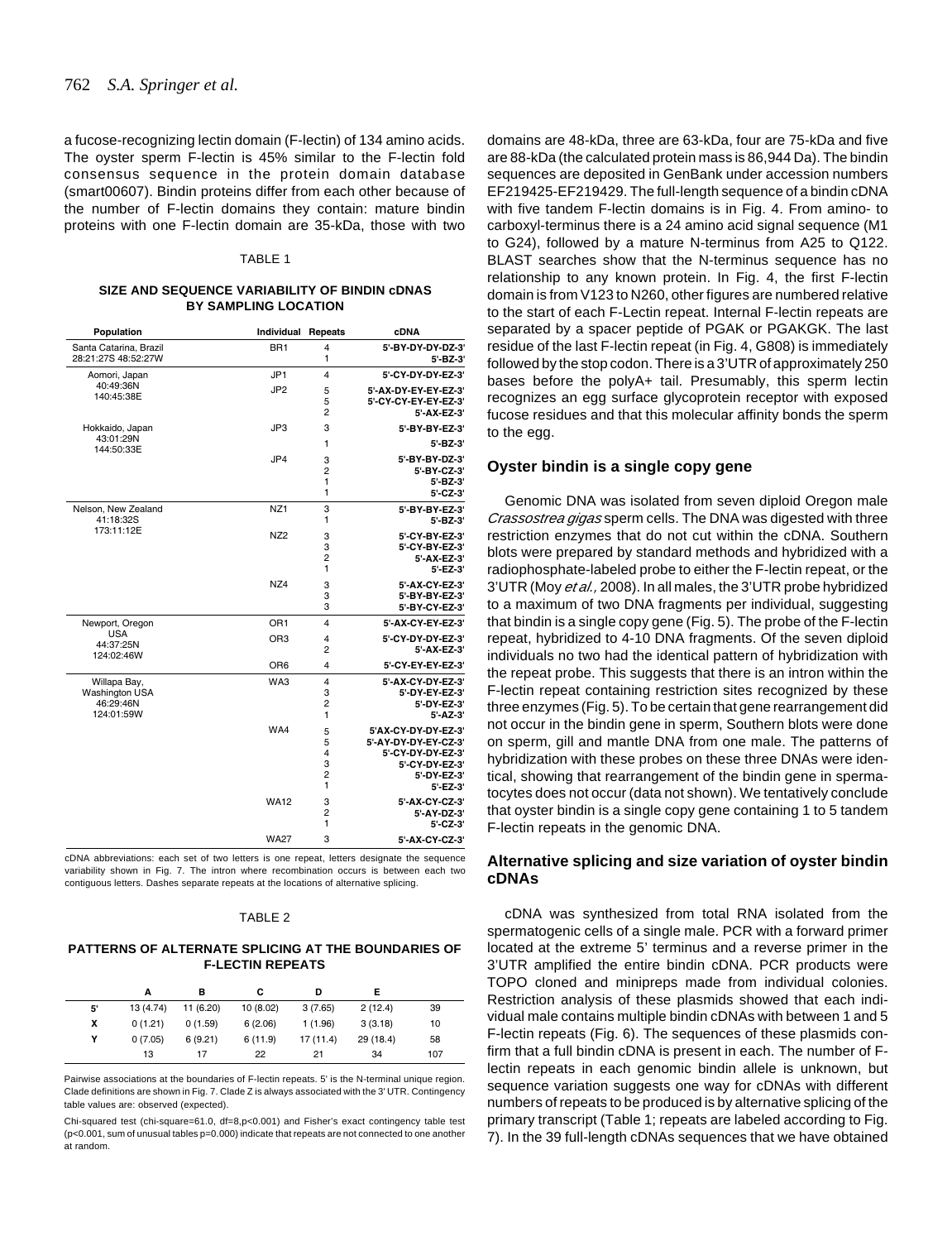

**Fig. 4 (Left). Amino acid sequence of a C. gigas sperm bindin with five F-lectin repeats.** Underlined sequences were obtained by protein sequencing. The grey box encloses the N-terminal region of the protein. There is a signal sequence of 24 residues (italics). The mature N-terminus extends from residue A25 to residue Q122. F-lectin repeats begin with VGG and are separated by the linker sequence PGAK. The single H and two R residues in each repeat that are diagnostic for fucose binding are in black boxes. Arrows show the positions of introns. Each repeat has one intron between repeat residues 67-68 where recombination of repeat halves occurs. The calculated molecular mass of the mature protein is 86,944 Da.

**Fig. 5 (Right). Southern blots of sperm DNA of two males (A and B) digested with three restriction enzymes (Ava I, Hind III, EcoR I) that do** not cut within the bindin cDNA. Blots were hybridized with radiophosphate labeled probes to either a full length F-lectin repeat (Repeat), or to the C-terminal half of the last repeat and 3'UTR (3'UTR). When cut with Ava I, Hind III, and EcoR I, the 3'UTR probe gave a maximum of two bands of hybridization. These data suggest that oyster bindin is a single copy gene. Of seven diploid males, no two had identical hybridization patterns to the repeat probe; some males reacted with as many as 10 DNA fragments. Figure from Moy et al., 2008.

from 16 males collected in 5 worldwide locations we have found 9 cDNAs with one repeat, 7 with two repeats, 12 with three repeats, 7 with four repeats and 4 with five repeats. Patterns of alternative splicing between repeats are shown in Tables 1 and 2.

# **Recombination and sequence variation in F-lectin repeats**

In our collection of 107 F-lectin repeats there are 41 with unique amino acid sequences. The diversity of repeat sequences is remarkable, using identical sequencing techniques we found only five amino acid substitutions (out of 4,315 amino acid residues) in

## TABLE 3

## **PATTERNS OF RECOMBINATION AT THE F-LECTIN REPEAT INTRON**

|   | x        | Y         | 7         |     |
|---|----------|-----------|-----------|-----|
| A | 10(1.21) | 2(7.05)   | 1(4.74)   | 13  |
| в | 0(1.59)  | 13 (9.21) | 4(6.20)   | 17  |
| С | 0(2.06)  | 16 (11.9) | 6(8.02)   | 22  |
| D | 0(1.96)  | 18 (11.4) | 3(7.65)   | 21  |
| E | 0(3.18)  | 9(18.4)   | 25 (12.4) | 34  |
|   | 10       | 58        | 39        | 107 |

Pairwise associations between the 5' and 3' halves of the F-lectin repeats. Clade definitions are shown in Fig. 7. Contingency table values are: observed (expected).

Chi-squared test (chi-square=107.0,df = 8,p<0.001) and Fisher's exact contingency table test (p<0.001, sum of unusual tables p=0.000) indicate that repeat-halves are not connected to one another at random.

the N-terminal region of these 39 full-length bindins. An alignment of the 41 F-lectin repeat sequences was analyzed for evidence of recombination (Kosakovsky et al., 2006). Within each repeat there is one site, between residues 67-68, where recombination occurs (Fig. 7). Sequence from genomic DNA showed that there is a large phase 0 intron at exactly this position in each repeat. Dividing the repeats at the recombination site shows that in the 107 repeats there are 24 unique N-terminal halves; these sequences group into 5 clades (A-E) representing 5 commonly



**Fig. 6. Five bindin cDNAs from a single individual.** Total RNA was isolated from spermatogenic cells from one male, cDNA was synthesized and a PCR reaction performed with primers that amplify the entire bindin sequence. The PCR product was cloned into pCR-XL-TOPO (Invitrogen) and individual clones were randomly picked and grown in liquid medium. Isolated plasmid DNA was cut with EcoR I, and the fragments separated on agarose gels. The ethidium bromide stained bands show the vector at 3.5kb and the inserts representing full-length cDNAs with from 1-5 Flectin repeats. Each male contains a pool of alternatively spliced mRNA, with bindins containing from 1 to 5 F-lectin repeats. Figure from supplementary data in Moy et al., 2008.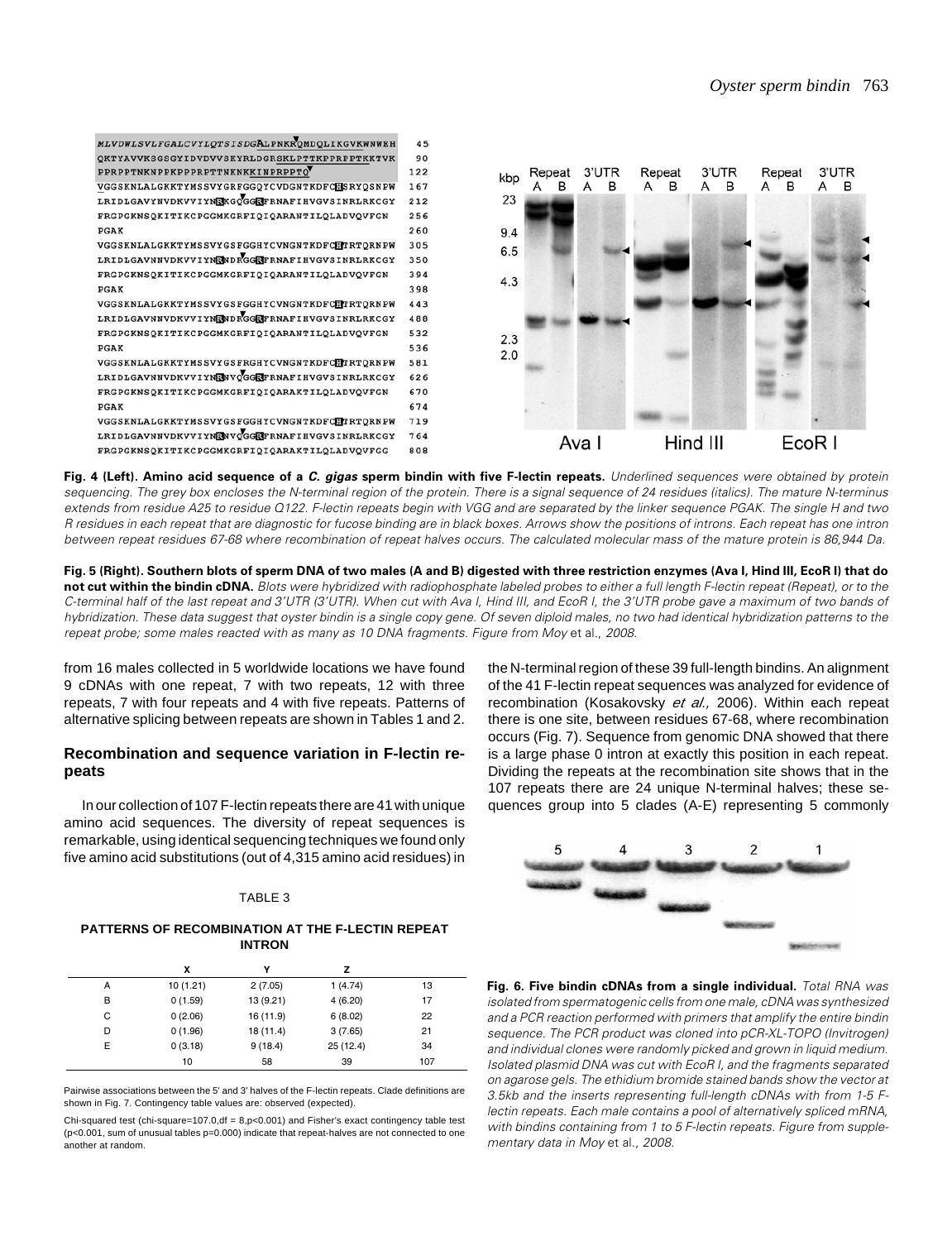

**Fig. 7. Sequence variation in 107 F-lectin repeats from 39 full-length bindins.** We observed 41 different repeat sequences. The amino acid positions of all variable sites (numbered relative to the beginning of each repeat) are above the consensus sequence. Arrows show the nine positively selected sites (dN/dS >1). Sequences are split in half at the light grey box between sites 67 and 68. Recombination in an intron at this position creates pair-wise combinations of the 24 unique N-terminal and 18 unique C-terminal repeat halves (Table 3). Numbers in the left and right columns show the number of times a particular half-repeat was sampled. The N-terminal halves (1-67) form five clades (A-E) and the C-terminal halves (68-134) form three clades (X-Z) based on major frequency alleles and their mutational variants. Dark grey boxes indicate the alternative splice combinations at the repeat boundaries, black boxes show combinations where splicing was not observed (Table 2).

sampled alleles and their mutational variants. There are 18 unique C-terminal halves of repeats that organize into 3 clades (Fig. 7). Patterns of recombination between the N and C-terminal halves of repeats are shown in Table 3.

# **Positive selection in oyster bindin**

Maximum likelihood methods of detecting selection (Yang, 1997) find four positions in the N-terminal half repeat (residues 23, 40, 65 and 66, estimated  $dN/dS = 6.0$ ), and five positions in the Cterminal half repeat (residues 121, 123, 125, 127, and 134, estimated  $dN/dS = 5.0$ ) that have been subject to positive selection (Table 4). A dN/dS of 1.0 indicates neutral evolution, amino acid substitutions occur at the same rate (dN) as silent substitutions (dS), a dN/dS ratio greater than 1.0 indicates positive selection (amino acid changes accumulate more rapidly than silent changes) a ratio below one indicates purifying selection. The sequences of bindin F-lectin repeats were threaded onto the crystal structure of the Streptococcus pneumoniae F-lectin protein (Lambert et al., 2002, Boraston et al., 2006). Eight of the nine positively selected positions cluster in the fucose-binding region of the structure (Fig. 8). These eight residues surround the three residues (H37, R64 and R70) that are diagnostic for fucose binding (Bianchet et al., 2002). Polymorphic sites, (those with substitutions observed in more than one of our bindin sequences) and singleton sites (those with substitutions observed only once in our data set) do not spatially cluster on the structure (Fig.9). Positive selection indicates a history of adaptive amino acid changes in bindin. Clustering of these adaptive changes around the fucose-binding site suggests that the selective advantage may have come from their effect on the affinity between sperm

#### TABLE 4

### **LIKELIHOOD RATIO TEST OF POSITIVE SELECTION IN CRASSOSTREA BINDIN REPEATS**

| Codons   | n  | s    | dN/dS | $2\Delta L$<br><b>МЗ МО</b> | $2\Delta L$<br>M8IM7 | $2\Delta L$ | Parameter<br>M8 M8a Estimates<br>$M8(beta&\omega)$ | Positively<br><b>Selected Sites</b><br>M8(NEB)                          |
|----------|----|------|-------|-----------------------------|----------------------|-------------|----------------------------------------------------|-------------------------------------------------------------------------|
| $1 - 67$ | 24 | 0.63 | 1.00  | 8.1                         | $7.0*$               | $6.7**$     | $\omega = 6.02$ .<br>p1=0.071.<br>B(99.00, 51.11)  | 023 0.9858*<br>040 0.5125<br>065 0.9672*<br>066 0.7429                  |
| 68-134   | 18 | 0.55 | 0.76  | $14.6*$                     | $6.8*$               | $6.8**$     | $\omega = 5.04$ .<br>$p1=0.129.$<br>B(46.98,99.00) | 121 0.9978**<br>123 0.9869*<br>125 0.8589<br>127 0.9947**<br>134 0.8323 |

Each half-repeat, amino acids 1-67 and 68-134, has n sequences. S the treelength in nucleotide substitutions per codon. dN/dS is the average ω estimated over sites and branches using a oneratio model.

ω and β(p,q) are the parameters of the M8 beta distribution. p1 is the estimated proportion of sites under positive selection. Sites predicted to be under selection are listed with posterior probabilities (\*p<0.05, \*\*p<0.01).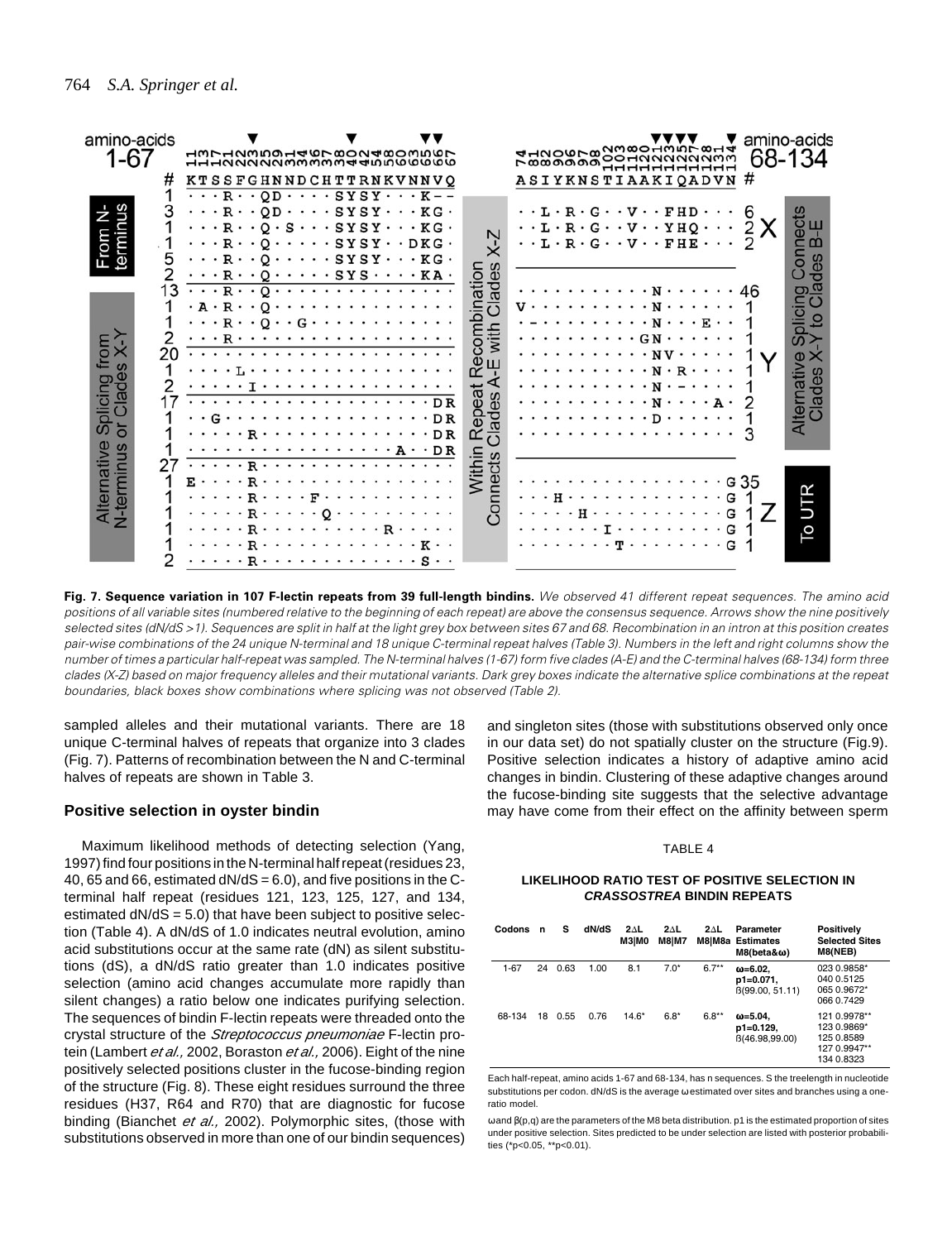bindin and its egg surface receptor.

# **Lectins and sperm-egg interaction**

A wealth of papers published over the past 40 years, investigating many different species, shows that the binding of sperm to eggs is often mediated by lectin-like molecular affinity interactions, where a carbohydrate on one gamete binds to a protein on the other gamete. Oyster bindin and mussel lysins have protein folds that resemble carbohydrate binding lectins. Mussel Lysin-M7 resembles the carbohydrate recognition domain of C-type lectins (Springer and Crespi, 2007). The fold of oyster bindin is similar to the F-lectin family of fucose binding lectins. The most well known F-lectin is that of the European eel protein *Anguilla* anguilla agglutinin (AAA). The crystal structure of AAA shows that it has a unique protein fold representing a structurally novel family of lectins (Bianchet et al., 2002, Odom and Vasta, 2006). The Flectin domain of oyster sperm bindin is 45% similar to the consensus sequence of the F-lectin domain in the SMART database (smart00607). In addition, each tandem F-lectin repeat in oyster bindin has the three residues that are critical for fucose binding (Fig. 4; Bianchet et al., 2002).

Fucose lectin domains are ancient, members of this protein family are present in both prokaryotes and eukaryotes, but they are not found in amniotes (birds and mammals). Proteins with Flectin domains are common in the blood of fish and amphibia where they are thought to bind pathogenic bacteria as part of the innate immune system. Most proteins containing F-lectin domains are secreted and soluble, but oyster bindin is insoluble even in the high ionic strength of seawater at pH 8. F-lectin domains are often found in tandem, possibly because multivalent binding increases the lectin affinity for its cognate ligand. For example, *Xenopus laevis* has a protein named XIa-PXN-FBPL that has five tandem F-lectin domains (Odom and Vasta, 2006). Monomeric alpha-D- and alpha-L-fucose do not block the agglutination of oyster oocytes by isolated acrosomal rings. This could be because multivalency of the fucose (a fucose polymer) is necessary to create high affinity binding between sperm bindin and its egg receptor. An alternate possibility is that the overwhelming positive charge of oyster bindin (isoelectric point 10.5) creates affinity for a suite of negatively charged egg surface molecules. Ligand binding does not always depend on multivalency and many examples of proteins with only a single F-lectin domain are known. For example, the AAA lectin has only one F-lectin domain that binds fucose residues present on bacterial lipopolysaccharides (Bianchet et al., 2002, Odom and Vasta, 2006).

## **Why do oysters make so many different types of bindin?**

Combinatorial mechanisms of creating protein diversity are often found in biological recognition systems such as self-recognition or immune-recognition proteins (Litman *et al.*, 2007, Shapiro 2007). However, no other gamete recognition protein has been found that uses combinatorial mechanisms to create such remarkable variation in its amino acid sequence. Why has oyster bindin evolved such a mechanism? Part of the answer to this question may lie in the molecular nature of the egg surface receptor for bindin. Identification and study of this receptor is our top priority. A complimentary hypothesis is that oysters evolved bindin variability as part of the mechanism to prevent polyspermy. Typically, many sperm compete for each egg, but fusion of more than one sperm causes abnormal development and death of the resulting zygote. This creates a conflict between sperm and egg at fertilization, and the eggs of different species have evolved a number of different strategies for avoiding the entry of multiple



**Fig. 8. Bindin F-lectin sequence threaded on the F-lectin crystal structure.** The residues critical for fucose binding (H37, R64 and R70) are shown in black. The first frame shows the nine sites subjected to positive selection (dN/dS > 1) in grey mapped onto the alpha-carbon ribbon model of the F-lectin domain. Eight of the nine positively selected sites cluster around the fucose-binding region. The ninth site (134) is the last of each F-lectin repeat and differs between C-terminal clades that are spliced and those that are not spliced. The second frame shows polymorphic sites, those with amino-acid substitutions (from consensus) observed in two or more independent sequences. The third frame shows singleton substitutions, those observed only once in our data set. Polymorphic sites and singletons are not significantly spatially clustered.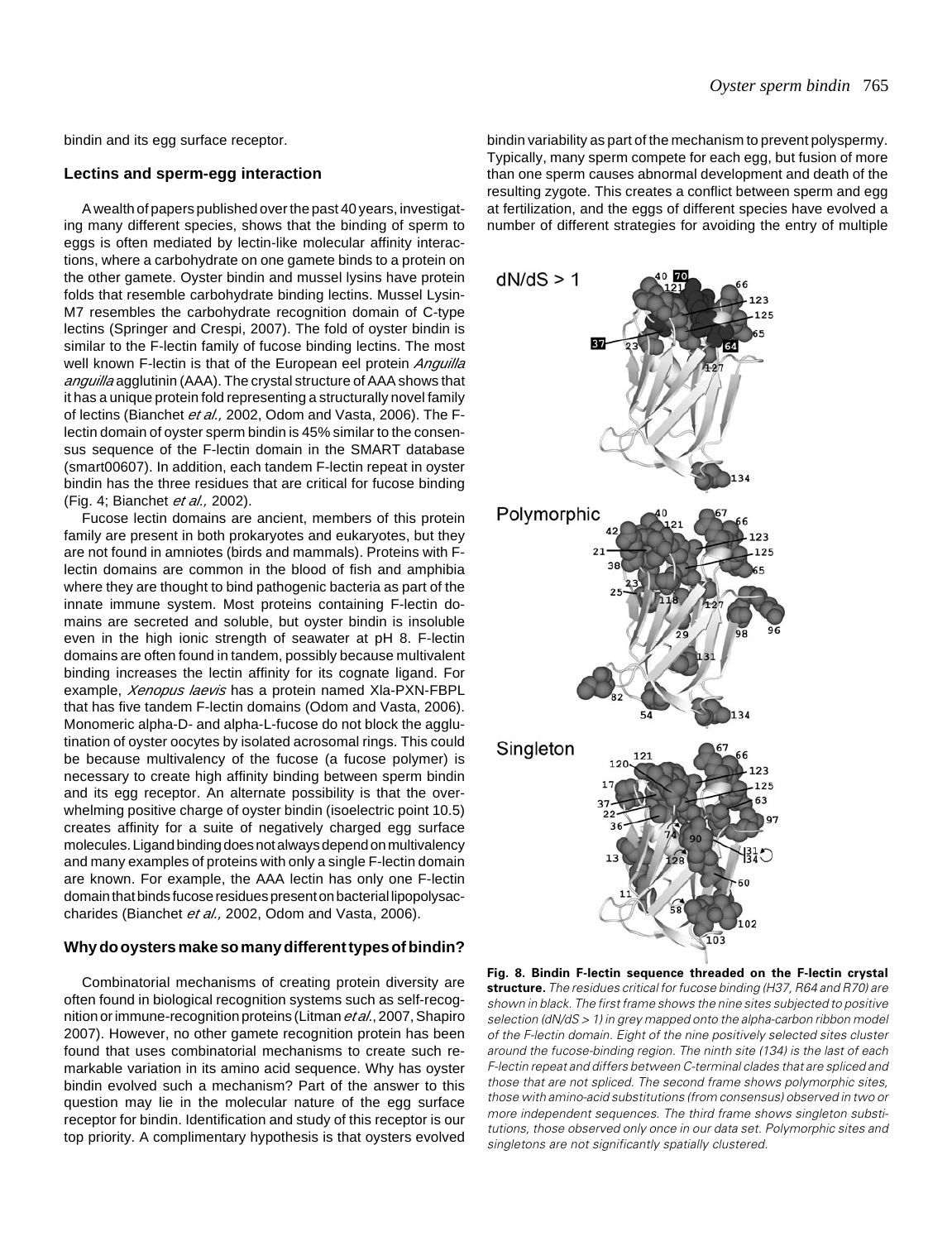#### sperm.

Sea urchin eggs have a potent electrical "fertilization potential" that blocks fusion with a second sperm (Jaffe 1976). After fusion with the first sperm, egg membrane potential is reversed and cortical granule exocytosis occurs to create the fertilization envelope, a physical barrier that sperm cannot penetrate. Abalone eggs also have a strong reversal of the plasma membrane potential that blocks polyspermy (Stephano, 1992), however abalone eggs have no cortical granule reaction and there is no visible change in the egg vitelline envelope or egg surface following fertilization. These mechanisms allow sea urchin and abalone eggs to effectively prevent polyspermy, even at high sperm to egg ratios. Contrary to sea urchins and abalone, freshly spawned eggs of ovsters are poor at preventing polyspermy. In experimental fertilizations, eggs can fuse with a second sperm for up to 15 minutes after fusion with the first sperm (Alliegro and Wright, 1983, Gould and Stephano, 2003, Stephano and Gould, 1988, Togo and Morisawa, 1999). Microelectrode experiments show that fresh C. gigas eggs do not have an electrical block to polyspermy (Gould and Stephano, 2003). Like abalone eggs, there are no visible changes on the oyster egg surface after fusion of the first sperm.

Oysters live in close proximity to each other and when they are gravid at least half the volume of a male can be sperm. Oyster eggs must often encounter multiple sperm at fertilization, but without a physical polyspermy block how do they avoid multiple insemination? One strategy that eggs could use to prevent polyspermy is to decrease the affinity of the sperm-egg bond to slow gamete fusion or exclude a subset of sperm. Females could accomplish this by making different forms of the bindin receptor that slightly mismatch with bindin to slow fertilization. At high sperm densities, eggs that are able to exclude some of the competing sperm would have lower rates of polyspermy (and therefore more surviving eggs) than those that cannot. Sperm competition favors exactly the opposite traits in males: sperm with bindins that increase rates of fertilization have an advantage. This general scenario has been described by sexual conflict theory (Rice and Holland, 1997). The optimal fertilization strategies of sperm and eggs are different and this sexual conflict creates the potential for a continuous evolutionary arms race between the gamete recognition proteins of sperm and eggs. At high sperm egg ratios, sperm competition selects for the fastest sperm to fuse, but eggs are selected to prevent polyspermy by having receptors that slow sperm fusion.

This conflict of interest exists whenever sperm from multiple males compete for eggs, but the resulting dynamics of molecular evolution are very different from species to species. Abalone typically have only a single lysin allele per species, sea urchins can have 10 or more bindin alleles, and oysters have many hundreds or thousands of bindin alleles per species. We suspect that these differences in the amount of male gamete recognition protein diversity resident within species result from the various ways that eggs exclude multiple sperm. Abalone and urchins rely primarily on global mechanisms that act over the entire egg surface, the electrical, cortical and physical blocks described above. Oysters lack these mechanisms and may avoid polyspermy using an alternate mechanism, by local recognition and rejection of individual sperm.

These different mechanisms, global and local sperm rejection,

change the relative intensity of the competition between sperm and the conflict between sperm and eggs at fertilization. If oyster females are able to successfully diversify their receptors to avoid polyspermy, only a few of the sperm surrounding an oyster egg would be recognition compatible with it. The relative intensity of sperm competition in this situation is reduced relative to that of abalone, for example, where any of the sperm around an egg could potentially fertilize it. Mathematical models show that diversification of male traits to match female preferences tends to happen only when the relative intensity of sperm competition is low (Hayashi et al., 2007). In these conditions the benefit of specializing on a subset of the available female recognition types can outweigh the cost of reduced compatibility with remaining females. Selection causing male diversification can result in the separation of a single population into different mating groups, which could eventually become new species (Gavrilets and Hayashi, 2005, Hayashi et al., 2007). Patterns of intraspecific mate compatibility have been shown to depend on bindin polymorphisms in sea urchins, and the same process could maintain diversity in oyster bindin (Palumbi 1999, Levitan and Ferrell 2006).

# **Prospects**

Our work on oyster bindin raises a series of interesting questions about the nature of bindin variability. First, how are the molecular mechanisms that create bindin diversity regulated and what is the functional effect of size variation? Each male has bindin cDNAs with 1 to 5 F-lectin repeats, but only one or two of these size variants are translated into protein and packaged in sperm acrosomes. We are currently working on the control regions and intron-exon structure of the genomic bindin sequence to determine if specific mRNA isoforms are selected for translation, or if bindin protein isoforms represent genomic allele size variation created by unequal crossing over. In either case, the functional consequences of bindin size variability are of interest given the importance of multivalency for binding affinity in other proteins with F-lectin domains.

Second, what is the extent of bindin variability within species, and how is this variability partitioned geographically and across speciation events? Within C. gigas, bindin has extraordinary size and sequence variability. Even after sequencing 39 full-length sequences with 107 repeats we continue to find new variants. Acrosomal proteins from the sperm of C. virginica react with the C. gigas anti-bindin. C. virginica individuals have bindin proteins of 48- 63- and 75-kDa, so some size variability is retained across speciation events. Interestingly, C. araikensis and C. sikamea sperm do not contain any proteins that react with the anti-bindin even though antibodies were made to the entire C. gigas 63-kDa bindin protein. Shared bindin sequence polymorphism in C. gigas and C. virginica may allow us to predict bindin polymorphisms that are likely to be involved in reproductive isolation between these species. Our samples of C. gigas are currently all from cultured individuals, but study of the distribution of polymorphisms across biogeographic clines in C. virginica should shed light on how bindin variability is distributed within natural populations (Hare and Avise 1996).

Third, what are the evolutionary processes that maintain bindin diversity within species, and what is the importance of this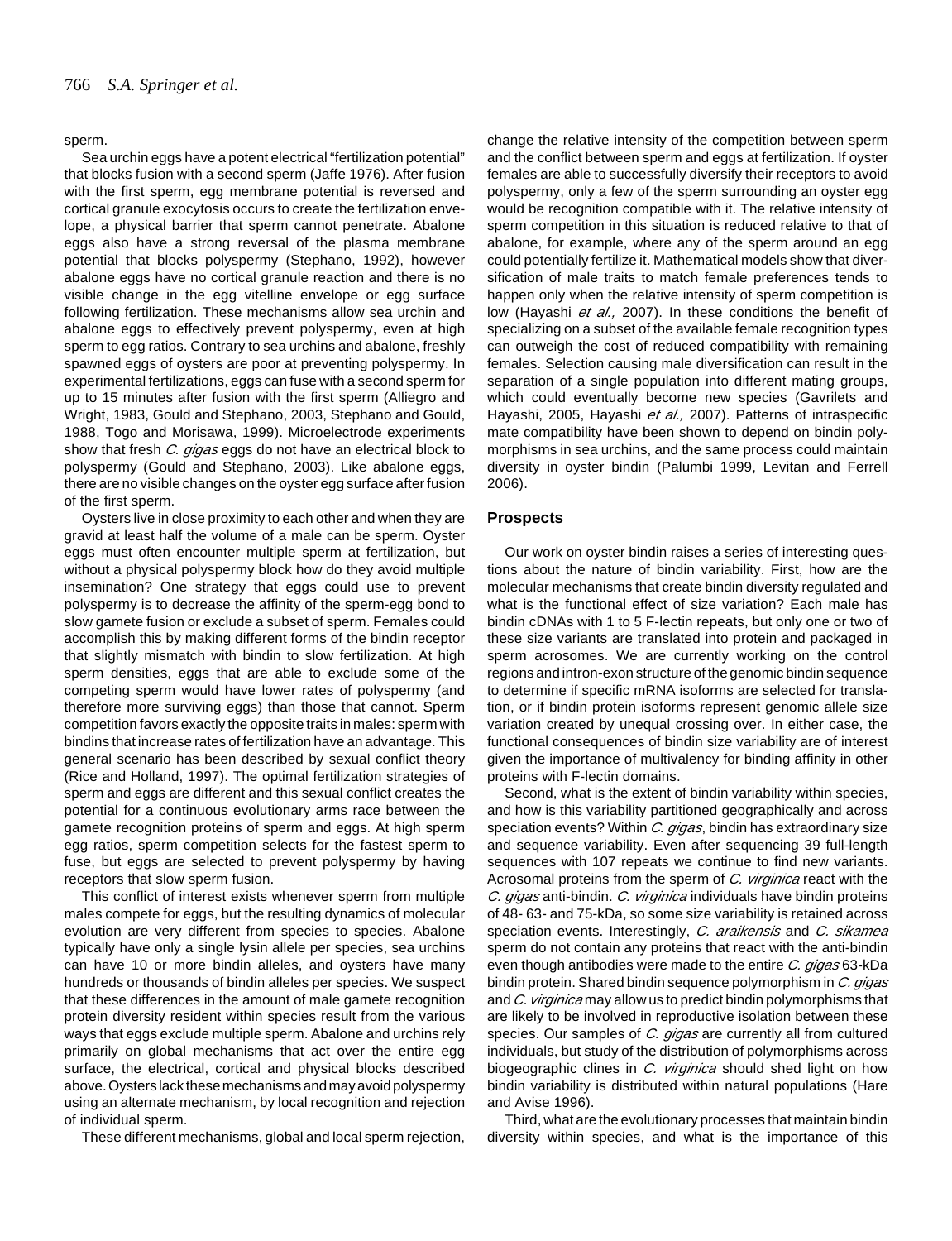diversity in sperm-egg recognition at fertilization and in speciation? It is now clear that many reproductive proteins in many different species are subject to strong divergent selection. In general, conflicts of interest, similar in principle to the sexual conflict over polyspermy rate, are likely to be the cause of this broad evolutionary pattern. A related question asks about the selective mechanisms that cause reproductive incompatibility between closely related species. To answer this question we must study the very earliest stages of the process to determine which changes initiate reproductive isolation and which follow it.

Of particular interest is the identification and sequencing of the egg surface receptor for bindin. Existing egg receptors: the sea urchin egg bindin receptor (Kamei and Glabe, 2003) and the abalone egg Ivsin receptor VERL (Galindo et al., 2003), contain tandem repeats and have a history of positive selection between species. The polyspermy avoidance mechanism described above predicts that the bindin egg receptor will also be extraordinarily diverse. Once we determine the oyster egg receptor for bindin, it will be interesting to see what molecular mechanisms underlie receptor diversity and to examine the relationship between bindinreceptor interaction and sperm-egg compatibility within oyster populations.

#### **Acknowledgements**

GWM and VDV were supported by NIH Grant HD12986, SAS and WJS by NIH Grant HD42563, and NSF Grant DEB-0716761. SAS is a recipient of an NSERC PGSD International Graduate Fellowship. The locations of oyster culture facilities and the people who sent tissue for this study are noted in our original paper (Moy et al., 2008).

#### **References**

- ALLIEGRO, M.C. and WRIGHT, D.A. (1983). Polyspermy inhibition in the oyster, Crassostrea virginica. J. Exp. Zool. 227: 127-37.
- BIANCHET, M.A., ODOM, E.W., VASTA, G.R. and AMZEL, L.M. (2002). A novel fucose recognition fold involved in innate immunity. Nat. Struct. Biol. 9: 628-34.
- BIERMANN, C.H. (1998). The molecular evolution of sperm bindin in six species of sea urchin (Echinoida: Strongylocentrotidae). Mol. Biol. Evol. 15:1761-71.
- BORASTON, A.B., WANG, D. and BURKE, R.D. (2006). Blood group antigen recognition by a Streptococcus pneumoniae virulence factor. J. Biol. Chem. 281: 35263-71.
- BRANDRIFF, B., MOY, G.W. and VACQUIER, V.D. (1978). Isolation of sperm bindin from the oyster Crassostrea gigas. Gamete Res. 1:89-99.
- CLARK, N.L., FINDLAY, G.D., YI, X., MACCOSS, M.J. and SWANSON, W.J. (2007). Duplication and selection on abalone sperm lysin in an allopatric population. Mol. Biol. Evol. 24:2081-90.
- EIRIN-LOPEZ, J.M., LEWIS, J.D., HOWE LE, A. and AUSIO, J. (2006). Common phylogenetic origin of protamine-like (PL) proteins and histone H1: evidence from bivalve PL genes. Mol. Biol. Evol. 23: 1304-17.
- GALINDO, B.E., VACQUIER, V.D. and SWANSON, W.J. (2003). Positive selection in the egg receptor for abalone sperm lysin. Proc. Natl. Acad. Sci. USA 100: 4639-43.
- GAVRILETS, S. (2000). Rapid evolution of reproductive barriers driven by sexual conflict. Nature 403: 886-9.
- GAVRILETS, S. and HAYASHI, T.I. (2005). Speciation and sexual conflict. Evol. Ecol. 19:167-98.
- GAVRILETS, S. and WAXMAN, D. (2002). Sympatric speciation by sexual conflict. Proc. Natl. Acad. Sci. USA 99: 10533-8.
- GLABE, C.G. and VACQUIER, V.D. (1977). Species-specific agglutination of eggs by bindin isolated from sea urchin sperm. Nature 267:836-838.
- GOULD, M.C. and STEPHANO, J.L. (2003). Polyspermy prevention in marine

invertebrates. Microsc. Res. Tech. 61: 379-88.

- HARE, M. P. and AVISE J. C. (1996). Molecular genetic analysis of a stepped multilocus cline in the American oyster (Crassostrea virginica). Evolution 50:2305-2315.
- HAYASHI, T.I., VOSE, M. and GAVRILETS, S. (2007). Genetic differentiation by sexual conflict. Evolution Int. J. Org. Evolution 61: 516-29.
- HAYGOOD, R. (2004). Sexual conflict and protein polymorphism. Evolution Int. J. Org. Evolution 58: 1414-23.
- HYLANDER, B.L. and SUMMERS, R.G. (1977). An ultrastructural analysis of the gametes and early fertilization in two bivalve molluscs, Chama macerophylla and Spisula solidissima with special reference to gamete binding. Cell Tissue Res. 182: 469-89.
- JAFFE, L.A. (1976). Fast block to polyspermy in sea urchin eggs is electrically mediated. Nature 261:68-71.
- KAMEI, N. and GLABE, C.G. (2003). The species-specific egg receptor for sea urchin sperm adhesion is EBR1, a novel ADAMTS protein. Genes Dev.17: 2502-7.
- KOSAKOVSKY POND, S.L., POSADA, D., GRAVENOR, M.B., WOELK, C.H. and FROST, S.D. (2006). Automated phylogenetic detection of recombination using a genetic algorithm. Mol. Biol. Evol. 23: 1891-901.
- KRESGE, N., VACQUIER, V.D. and STOUT, C.D. (2001). Abalone lysin: the dissolving and evolving sperm protein. BioEssays 23: 95-103.
- LAMBERT, C., LEONARD, N., DE BOLLE, X. and DEPIEREUX, E. (2002). ESyPred3D: prediction of proteins 3D structures. Bioinformatics 18: 1250-6.
- LANDRY, C., GEYER, L.B., ARAKAKI, Y., UEHARA, T. and PALUMBI, S.R. (2003). Recent speciation in the Indo-West Pacific: rapid evolution of gamete recognition and sperm morphology in cryptic species of sea urchin. Proc. Roy. Soc. Lond. B. Biol. Sci. 270: 1839-47.
- LEVITAN, D.R. and FERRELL, D.L. (2006). Selection on gamete recognition proteins depends on sex, density, and genotype frequency. Science 312: 267-9.
- LEVITAN, D.R., TERHORST, C.P. and FOGARTY, N.D. (2007). The risk of polyspermy in three congeneric sea urchins and its implications for gametic incompatibility and reproductive isolation. Evolution Int. J. Org. Evolution 61: 2007-14.
- LITMAN, G. W., DISHAW, L. J., CANNON, J. P., HAIRE, R. N. and RAST, J. P. (2007) Alternative mechanisms of immune receptor diversity Curr Opin Immunol. 19:526-534.
- MCCARTNEY, M.A. and LESSIOS, H.A. (2004). Adaptive evolution of sperm bindin tracks egg incompatibility in neotropical sea urchins of the genus Echinometra. Mol. Biol. Evol. 21: 732-45.
- METZ, E.C., GOMEZ-GUTIERREZ, G. and VACQUIER, V.D. (1998a). Mitochondrial DNA and bindin gene sequence evolution among allopatric species of the sea urchin genus Arbacia. Mol. Biol. Evol.15:185-95.
- METZ, E.C. and PALUMBI, S.R. (1996). Positive selection and sequence rearrangements generate extensive polymorphism in the gamete recognition protein bindin. *Mol. Biol. Evol.* 13: 397-406.
- METZ, E.C., ROBLES-SIKISAKA, R. and VACQUIER, V.D. (1998b). Nonsynonymous substitution in abalone sperm fertilization genes exceeds substitution in introns and mitochondrial DNA. Proc. Natl. Acad. Sci. USA 95: 10676-81.
- METZ, E.C. KANE, R.E., YANAGIMACHI, H. and PALUMBI, S.R. (1994). Fertilization between closely related sea urchins is blocked by incompatibilities during sperm-egg attachment and the early stages of fusion. Biol. Bull. 187:23-34.
- MOY, G.W., SPRINGER, S.A., ADAMS, S.L., SWANSON, W.J. and VACQUIER, V.D. (2008). Extraordinary intra-specific diversity in oyster sperm bindin. Proc. Natl. Acad. Sci. U.S.A. In Press.
- ODOM, E.W. and VASTA, G.R. (2006). Characterization of a binary tandem domain F-type lectin from striped bass (Morone saxatilis). J. Biol. Chem. 281: 1698-713.
- PALUMBI, S.R. (1992). Marine speciation on a small planet. Trends Ecol. Evol. 7:114-8.
- PALUMBI, S.R. (1999). All males are not created equal: fertility differences depend on gamete recognition polymorphisms in sea urchins. Proc. Natl. Acad. Sci. USA 96: 12632-7.
- PALUMBI, S.R. and METZ, E.C. (1991). Strong reproductive isolation between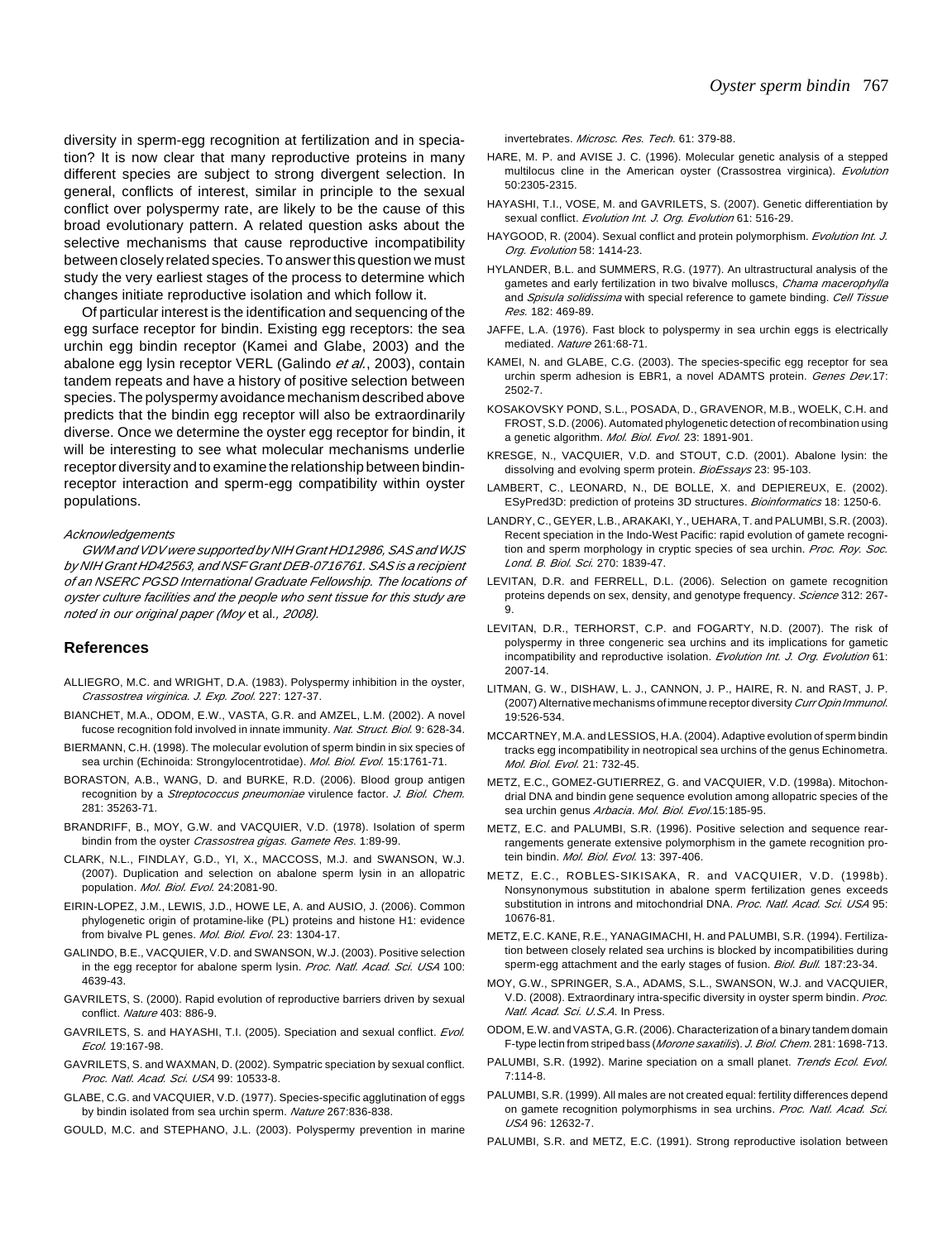closely related tropical sea urchins (genus *Echinometra*). Mol. Biol. Evol. 8: 227-39.

- RICE, W.R. and HOLLAND, B. (1997). The enemies within: intergenomic conflict. Interlocus contest evolution, ICE and the intraspecific red queen. Behav. Ecol. Sociobiol. 41:1-10.
- RIGINOS, C. and MCDONALD, J.H. (2003). Positive selection on an acrosomal sperm protein, M7 lysin, in three species of the mussel genus Mytilus. Mol. Biol. Evol. 20: 200-7.
- RIGINOS, C., WANG, D. and ABRAMS, A.J. (2006). Geographic variation and positive selection on M7 lysin, an acrosomal sperm protein in mussels (Mytilus spp.). *Mol. Biol. Evol.* 23: 1952-65.
- SHAPIRO, L. (2007). Self-recognition at the atomic Level: understanding the astonishing molecular diversity of homophilic Dscams. Neuron 56: 10-13.
- SPRINGER, S.A. and CRESPI, B.J. (2007). Adaptive gamete-recognition divergence in a hybridizing Mytilus population. Evolution Int. J. Org. Evolution 61: 772-83.
- STEPHANO, J.L. (1992). A study of polyspermy in abalone. In: Shepard, S.A., Tegner, M.J. and Guzman-del-Proo, S. (eds). Abalone Fisheries, Biology and Culture. Fishing News Books, Cambridge, U.K. p518-528.
- STEPHANO, J.L. and GOULD, M. (1988). Avoiding polyspermy in the oyster (Crassostrea gigas). Aquaculture 73:295-307.
- SWANSON, W.J. and VACQUIER, V.D. (1995a). Extraordinary divergence and positive Darwinian selection in a fusagenic protein coating the acrosomal process of abalone spermatozoa. Proc. Natl. Acad. Sci. USA 92: 4957-61.
- SWANSON, W.J. and VACQUIER, V.D. (1995b). Liposome fusion induced by a Mr 18,000 protein localized to the acrosomal region of acrosome reacted abalone spermatozoa. Biochemistry 34:14202-08.

SWANSON, W.J. and VACQUIER, V.D. (1997). The abalone egg vitelline envelope

receptor for sperm lysin is a giant multivalent molecule. Proc. Natl. Acad. Sci. USA 94: 6724-9.

- SWANSON, W.J. and VACQUIER, V.D. (1998). Concerted evolution in an egg receptor for a rapidly evolving abalone sperm protein. Science 281:710-12.
- SWANSON, W.J. and VACQUIER, V.D. (2002). The rapid evolution of reproductive proteins. Nat. Rev. Genet. 3: 137-44.
- SWOFFORD, D.L. (1998). PAUP\*. Phylogenetic analysis using parsimony (\* and other methods) Version 4. Sinauer Associates, Sunderland, MA.
- TOGO, T. and MORISAWA, M. (1999). Mechanisms for blocking polyspermy in oocytes of the oyster Crassostrea gigas. J. Exp. Zool. 283:307-14.
- VACQUIER V.D. (1998). Evolution of gamete recognition proteins. Science 281:1995-1998.
- VACQUIER, V.D., SWANSON, W.J., and HELLBERG, M.E. (1995). What have we learned about sea urchin sperm bindin? Dev. Growth & Differ. 37:1-10.
- YANG, Z. (1997). PAML: a program package for phylogenetic analysis by maximum likelihood. Comput. Appl. Biosci. 13: 555-6.
- ZIGLER, K.S. and LESSIOS, H.A. (2003a). 250 million years of bindin evolution. Biol. Bull. 205: 8-15.
- ZIGLER, K.S. and LESSIOS, H.A. (2003b). Evolution of bindin in the pantropical sea urchin Tripneustes: comparisons to bindin of other genera. Mol. Biol. Evol. 20: 220-31.
- ZIGLER, K.S. and LESSIOS, H.A. (2004). Speciation on the coasts of the new world: phylogeography and the evolution of bindin in the sea urchin genus'Lytechinus. Evolution Int. J. Org. Evolution 58: 1225-41.
- ZIGLER, K.S., MCCARTNEY, M.A., LEVITAN, D.R. and LESSIOS, H.A. (2005). Sea urchin bindin divergence predicts gamete compatibility. Evolution Int. J. Org. Evolution 59:2399-404.